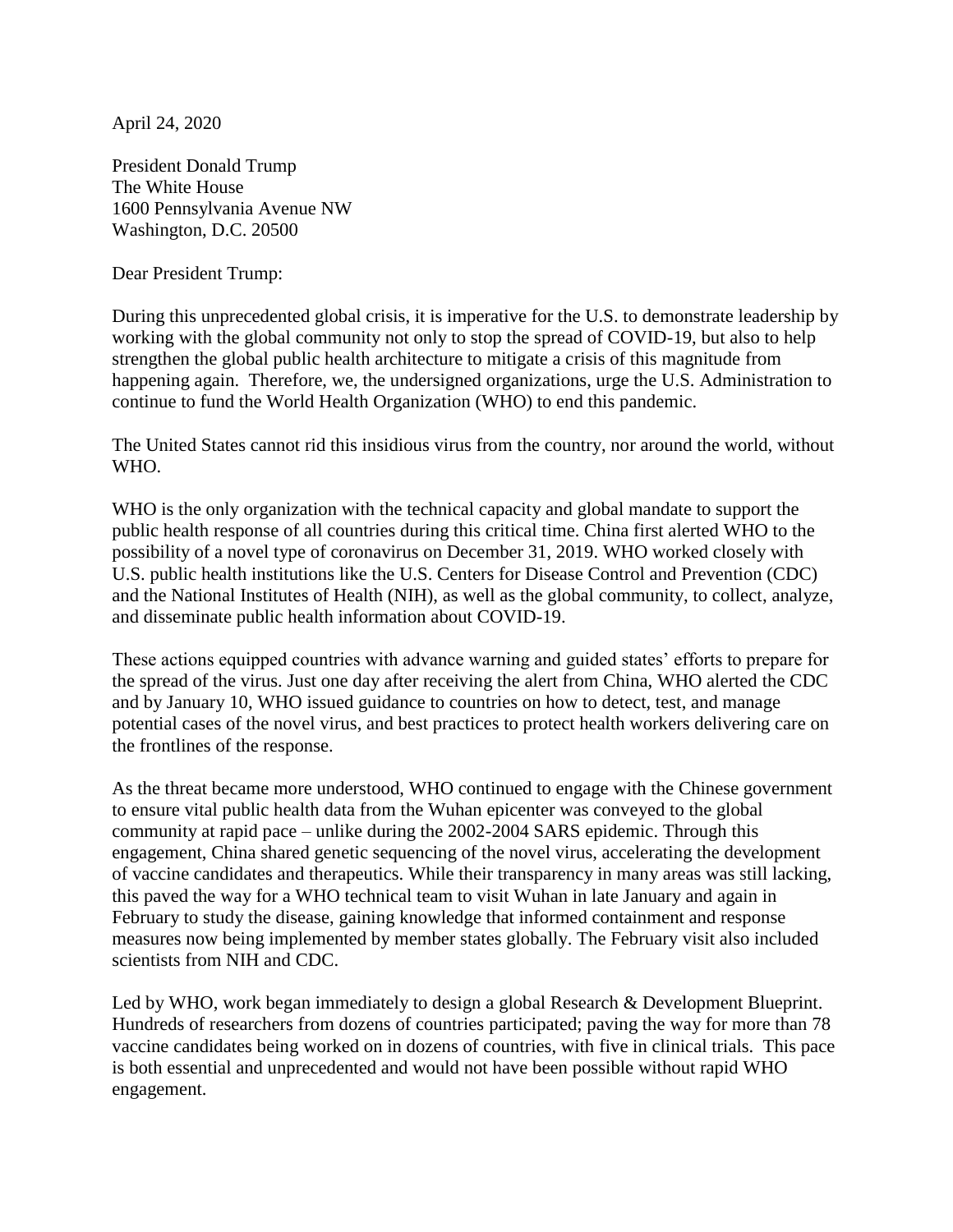At the same time, WHO began essential, rapid work – often done collaboratively with CDC technical experts – to design more than 50 pieces of technical guidance to help countries and communities prepare. These resources have been used by hospitals and frontline staff throughout various cities and states in the United States, as well as all over the world.

Given the lack of scientifically proven and effective treatments, by March 18, WHO launched a study called the "Solidarity Trial" to compare the effectiveness of four potential treatments for COVID-19 against one another. Over 90 countries are now participating in this trial.

During an unprecedented and hugely complex public health crisis like this, there are bound to be challenges. After WHO and the global community turn the tide against COVID-19, WHO has signaled an eagerness to assess where mistakes occurred and how best to strengthen the institution and global public health response capacities of all countries in the future.

It is without question, however, that WHO efforts have been vital to flattening the curve, slowing the virus' spread, and ultimately saving lives in the U.S. and around the world.

As the virus continues to spread into poorer countries ill equipped to combat the disease, WHO's role will become even more vital as it supports fragile health systems already struggling to provide basic health interventions to vulnerable populations. In this capacity, WHO's interventions will not only save lives but also ensure economic stability as the world recovers from this devastating disease.

With a COVID-19 vaccine still at least 12-18 months away, all countries must strengthen efforts to stop the spread of the virus, save lives, and restart the global economy. At a time of the worst public health disaster in the last 100 years, suspending funding to WHO would be like cutting the water supply to a firefighter in the middle of a fire. More than 1,000 organizations and individuals are joining to express their support. We believe it is critical to continue to support WHO's work, especially as they partner closely with leading U.S. agencies like CDC, NIH, USAID and the Department of State, to keep people safe around the world and here at home.

Sincerely,

1,000 Days Access Challenge Action Against Hunger Action on Smoking and Health Advancing Synergy Advocates for Youth Alliance for Surgery and Anesthesia Presence (ASAP) America's Voice American Academy of Pediatrics

American College of Nurse-Midwives American College of Obstetricians and Gynecologists American Jewish World Service AMERICAN LEPROSY MISSIONS American Public Health Association American Society for Clinical Pathology American Society of Tropical Medicine and Hygiene Amref Health Africa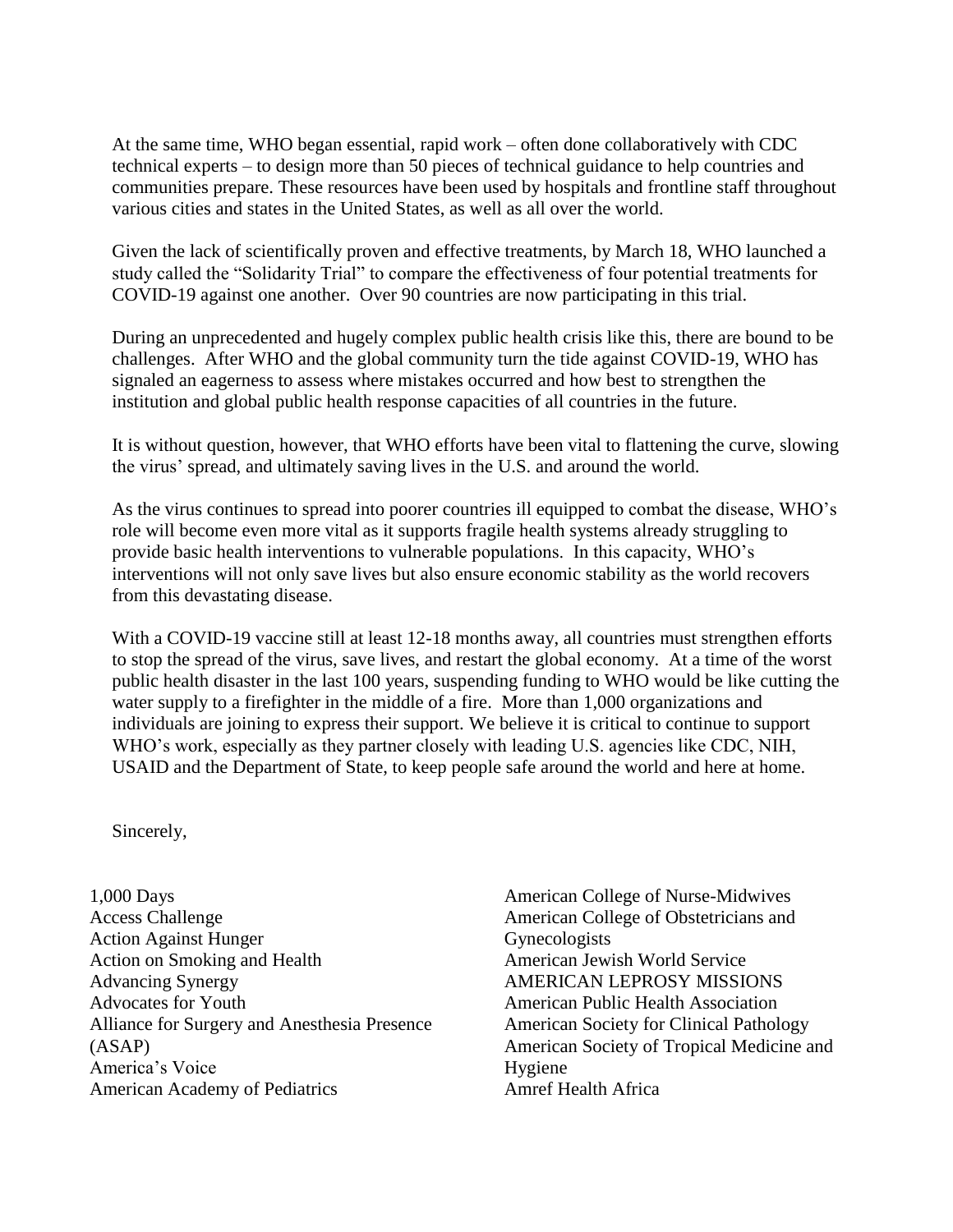Association for Professionals in Infection Control and Epidemiology Association of Public Health Laboratories Association of Schools and Programs of Public Health AVAC Better World Campaign Big Cities Health Coalition Bread for the World Breast Health Global Initiative Buddhist Tzu Chi Foundation Campaign for Tobacco-Free Kids CARE USA Catholics for Choice Center for Biological Diversity Center for International Policy CEO/Disabled Children's Fund CHANGE (Center for Health and Gender Equity) Child Family Health International ChildFund International Children's HeartLink Children's Institute Christian Connections for International Health Church World Service Coalition for Adolescent Girls Coalition of communities of color (CCC) Congregation of Our Lady of Charity of the Good Shepherd Consortium of Universities for Global Health CORE Group Dining for Women Elizabeth Glaser Pediatric AIDS Foundation Endocrine Society Engineering Ministries International Evangelical Lutheran Church in America Faiths for Safe Water Food for the Hungry Francois- Xavier Bagnoud Center for Health and Human Rights Friends Committee on National Legislation Friends of Angola Friends of the Global Fight for AIDS, Tuberculosis and Malaria Friends of UNFPA **GBCHealth** General Federation of Women's Clubs Georgia Global Health Alliance Global Citizen

Global Health Council Global Health Technologies Coalition Global Health Visions Global Ministries of the Christian Church (Disciples of Christ) and the United Church of Christ Global Network of Black People working in HIV Global Water 2020 GlobalPartnersUnited LLC Good Shepherd Services **GreeneWorks** Guttmacher Institute Haiti Cholera Research Funding Foundation, Inc. Health Alliance International Heartland Alliance International Helen Keller International Hesperian Health Guides **HIAS** HIV Medicine Association House of Blahnik, Inc. Housing Works, Inc. Humanity & Inclusion IMANI HOUSE, INC. Infectious Diseases Society of America InterAction International Alliance for Pediatric Stroke International Cancer Expert Corps International Health Section, American Public Health Association (APHA) International Women's Health Coalition International Youth Alliance for Family Planning IntraHealth International John Snow, Inc. (JSI) Johns Hopkins Center for Health Security Joint Learning Initiative on Faith and Local **Communities** Kaiser Permanente Last Mile Health Lillian Carter Center for Global Health and Social Responsibility, Emory University Living Goods Management Sciences for Health Medical Teams International Medicines for Humanity Mercy Corps Mercy-USA for Aid and Development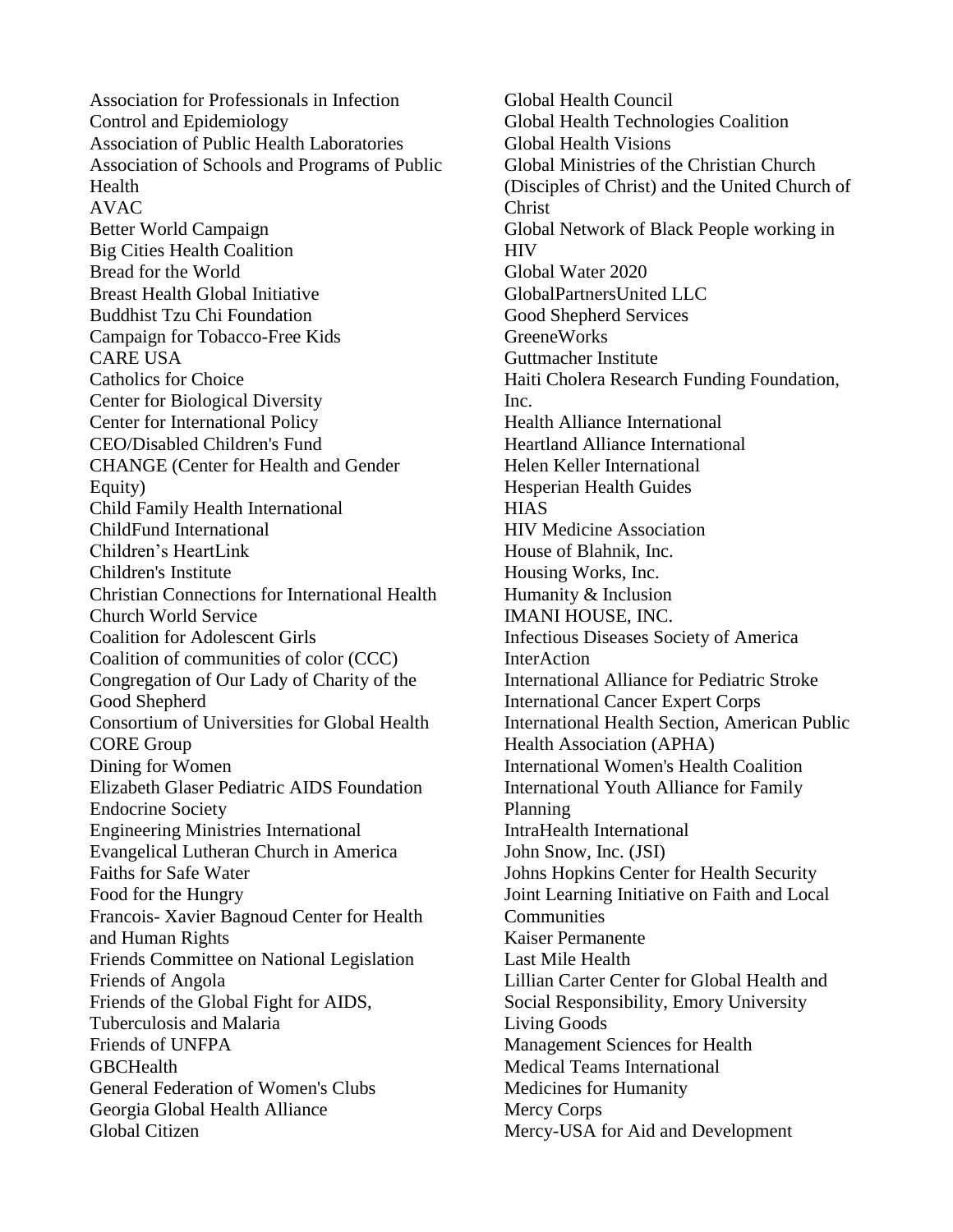Milwaukee Global Health Consortium MPact Global Action for Gay Men's Health and and Rights National Advocacy Center of the Sisters of the Good Shepherd National Association of Pediatric Nurse **Practitioners** National Birth Equity Collaborative National League for Nursing National Partnership for Women & Families NC Relief Collective Newborn Foundation Nothing But Nets NTI | bio Nurses Who Vaccinate Oxfam America PAI PAI Life Sciences, Inc. Partners in Health Partners Worldwide PATH Pathfinder International Physicians for Human Rights Physicians for Peace Plan International USA Planet Aid, Inc. Planned Parenthood Federation of America Population Connection Action Fund Population Council Population Institute Population Services International (PSI) Presbyterian Church USA Project HOPE Refugees International RESULTS RESULTS Oak Ridge RESULTS-Asheville, NC ReSurge International SANIPLAN Seed Global Health SHARE Foundation Shot@Life Sister of the Good Shepherd Sisters of Notre Dame de Namur USA

## **International Organizations:**

Arbutus Medical, Canada AIHMS-Global, India

SNPhA – Student National Pharmaceutical Association Society for Healthcare Epidemiology of America **Sojourners** Student National Pharmaceutical Association Sustainable Sciences Institute Sustainable Sciences Institute Tacoma RESULTS TB Alliance The Conrad N. Hilton Foundation The Episcopal Church The G4 Alliance The Gerontological Society of America The Grandmother Project The Hunger Project The Mauricio Aquino Foundation Corporation The United Methodist Church - General Board of Church and Society TogetHER for Health Triangle Global Health Consortium Trust for America's Health U.S. People Living With HIV Caucus Union for Reform Judaism Unitarian Universalist Association United Church of Christ, Justice and Witness **Ministries** United Nations Association of the USA EngenderHealth United Nations Foundation United States People living with HIV Caucus University of Washington Department of Global Health Washington Global Health Alliance Weaving Earth West Central Initiative What to Expect Project White Ribbon Alliance Women Deliver Women in Global Health WomenStrong International World Education, Inc. World Medical Healthcare Project World Vision US

Karika Ageing and HIV/AIDS Programme, Kenya Israeli Association of Public Health, Israel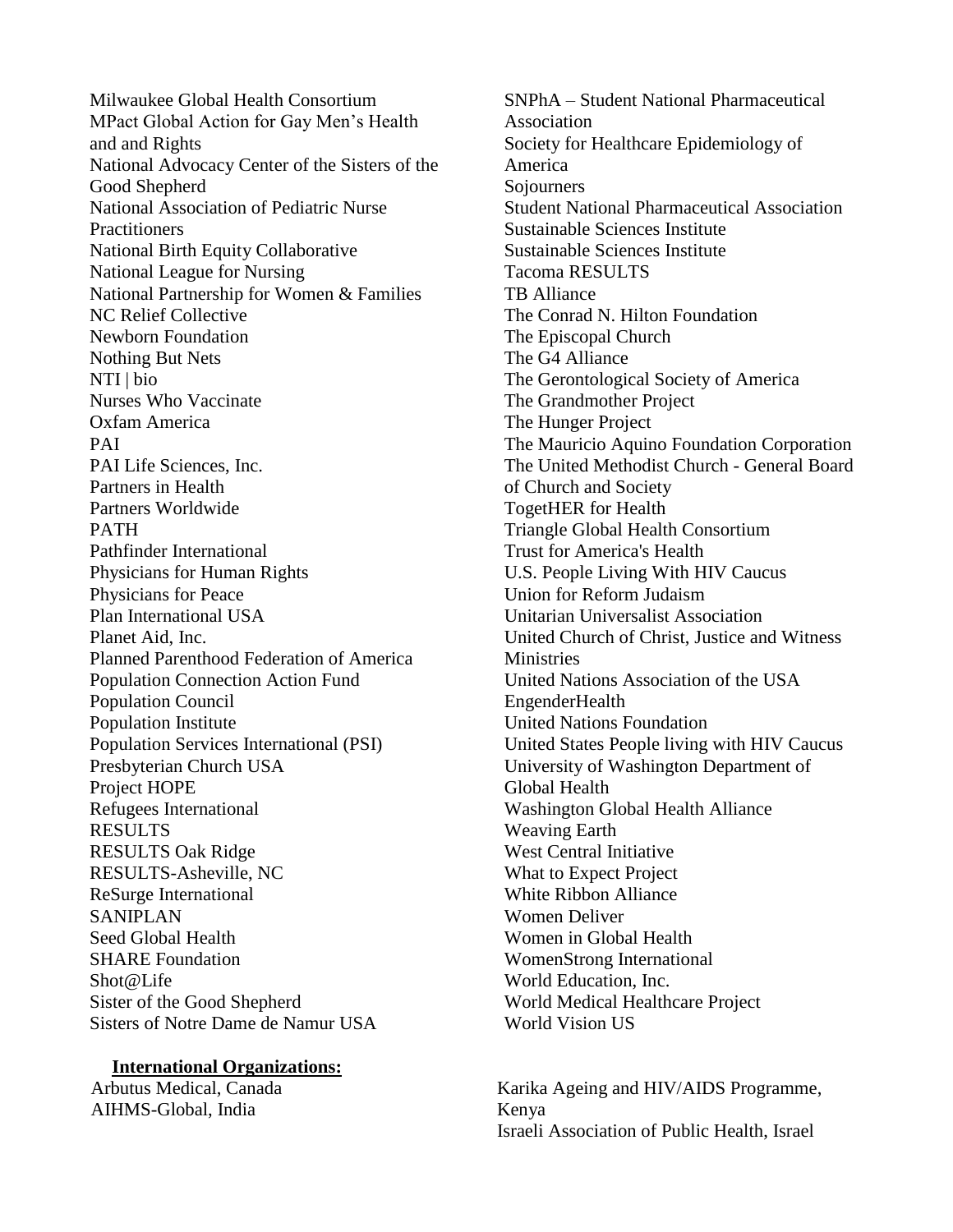Ageing Nepal, Nepal The Coalition for Children Affected by AIDS, Canada International Pediatric Association, Switzerland Medical IMPACT, Mexico London School of Hygiene and Tropical Medicine, United Kingdom Oxford University Clinical Research Unit-Nepal, Nepal Institute of Research and Actions in Africa, Cote d'Ivoire Grandmother Project - Change through Culture, Senegal Action for Global Health Network, United Kingdom, Policy Cures Research, Australia, International Society for Infectious Diseases, South Africa Health Poverty Action, United Kingdom International Union of Basic and Clinical Pharmacology (IUPHAR), Switzerland Primary Trauma Care Foundation, United Kingdom TINADA YOUTH ORGANIZATION (TiYO), Kenya Centre for Human Rights & Governance, Democratic Republic of the Congo Local Initiatives Development Agency (LIDA), Kenya Rural Infrastructure and Human Resource Development Organization (RIHRDO), Pakistan Carbone Guinee, Guinea Women Volunteers for Peace, Kenya Zero Poor Africa (ZPA), Guinea Centre for Family Health Initiative (CFHI), Nigeria Lake Region Public Benefit Organizations Network (LPN), Kenya YOUTH INITIATIVE FOR THE PROMOTION OF GOOD LEADERSHIP IN NIGERIA, Nigeria Youth and Environment Vision, Tanzania Emonyo Yefwe International, Kenya

MeTA Kenya CSOs Alliance for SRHR, Kenya Public Health International Consulting Center (PHICC), Cameroon Nigeria Universal Health Coverage Actions Network (NUHCAN), Nigeria Association for Promotion Sustainable Development, India ASSOCIATION D'ASSISTANCE AU DÉVELOPPEMENT (ASAD), Cameroon Rwenzori Center for Research and Advocacy, Uganda International Planned Parenthood Federation, United Kingdom ENHANCE CHILDREN AND WOMEN OF TANZANIA, Tanzania Advocacy Network Africa (AdNetA), Kenya Meera Foundation, India Community Initiative Action Group Kenya (CIAG-K), Kenya Golden change for concerned youth forum, Nigeria ASPAT PERU, Peru Civil Society Support and Support Network for Vaccination and strengthening of the health system in Mauritania "Vacnet-Mauritanie", Mauritania MUMBO INTERNATIONAL, Kenya The LAC Key Correspondent Team, Argentina The Hospital for Sick Children, Canada World Merit Burundi, Burundi Aidsfonds, Netherlands Imani House, Inc., Liberia Nigerian Women Agro Allied Farmers Association, Nigeria Fundacion Octaedro, Ecuador Albino Trust of Zimbabwe, Zimbabwe Fundacion Huesped, Argentina Human rights n Health Institute, Peru People's Health Movement Tanzania, Tanzania Strategic Poverty Alleviation Systems— SPAS, Kenya ASPAT International, Peru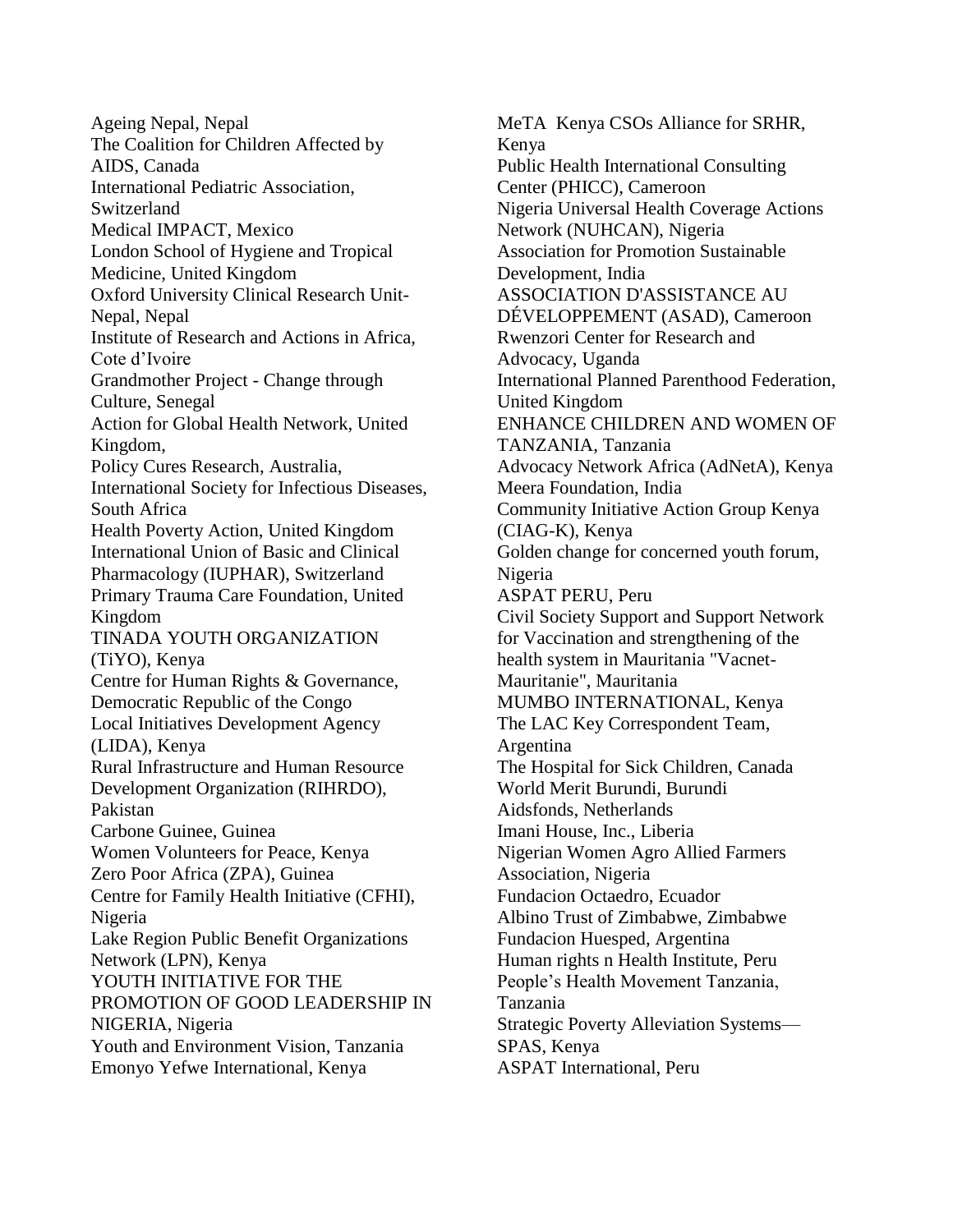The George Institute for Global Health, United Kingdom, The Fred Hollows Foundation, Australia Asia Pacific Network of People Living with HIV (APN+), Thailand MEDIBETH GLOBAL HEALTH CENTRE, OSOGBO, Nigeria Sukaar Welfare Organization-Pakistan, Pakistan EANNASO, Tanzania Connected Advocacy for Empowerment and Youth Development Initiative, Nigeria IMRO, Rwanda Youth Nexus, Bangladesh, USA Uhuru Community Development Project (UCDP), Kenya Uganda NCD Alliance, Uganda Shanduko Yeupenyu Child Care, Zimbabwe Blood Patients protection Council, India World Action Fund, Uganda SCI Foundation, United Kingdom, Organisation pour Développement Inclusif au Niger (ODI NIGER), Niger Institute for Tropical Medicine, Belgium VIKASH-SAMUKHYA, India Interagency Coalition on AIDS and Development (ICAD), Canada Integrated Management for Health services, Rwanda NGO- Ayandeh Sazan Fardaaye javanaan, Iran

African Centre for Global Health & Social Transformation (ACHEST), Uganda Bimmed Medical Foundation Inc., Nigeria Friends of the Global Fund Europe, France Medical IMPACT, Mexico Nigerian Women Agro Allied Farmers Association, Nigeria Bestway Initiative for Health, Education and Self-sufficiency, Nigeria Foundation for African Research and Development (FARD), Ghana Bezev, Germany NCD Child, Canada RESULTS UK, United Kingdom World Vision India Our Lady of Charity of the Good Shepherd Sisters, Canada Union des Amis Socio Culturels d'Action en Development (UNASCAD), Haiti TB Europe Coalition, Netherlands SAVATHA FOUNDATION GOOD NEWS CHARITABLE TRUSTS, India Newlands west Baptist Church, South Africa CHEN - patient fertility association, Israel NGO Republic Information Education Center "INTILISH", Uzbekistan Family Planning Association of India, India Center for Health Studies, Albania Global Health Alliance Australia, Australia

## **Individuals:**

Mary Nagel, Angola Dr. Brian J. Williams, FSAdata, Australia Alyson Wright, Australian National University, Australia Amy Seath, Australian National University, Australia Ashley Thompson, Australian National University, Australia Brendan McMorran, Australian National University, Australia

Brett Scholz, Australian National University, Australia Carmen Au, Australia Carolyn Hawkins, Australian National University, Australia Cathy Banwell, Australian National University, Australia Christopher Nolan, Australian National University, Australia Danielle Somers, University of Sydney, Australia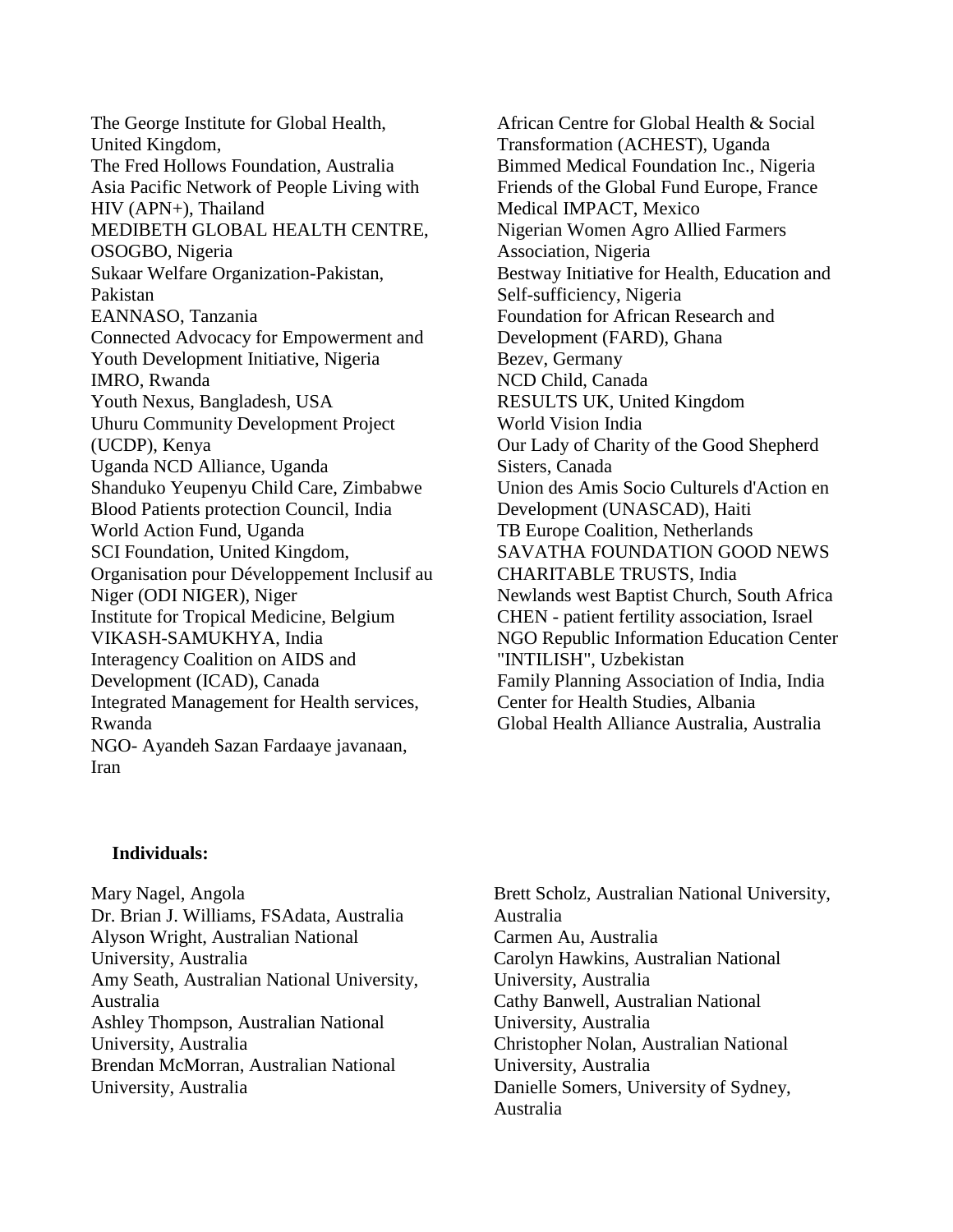Deb Mills, Medical Practitioner, Australia Deb Wong, Australian National University, Australia Delhis Reynolds, Australia Diana Cardenas, Australia Dr. Jodi Matic, Australia Elizabeth E. Gardiner, Australian National University, Australia Emily McEwan, Australia Guthrie Dyce, John Curtin School of Medical Research, Australia Hardip Patel, Australian National University, Australia Ian A. Cockburn, Australian National University, Australia Jerry Li, Australian National University, Australia Jill Guthrie, Australian National University, Australia Joanne Rathbone, University of Queensland, Australia Karen Brennan, Australian National University, Australia Ke-Jun Wei, Australian National University, Australia Ky Ruprecht, Australia Lola Radnoti, Australian National University, Australia Lora Starrs, Australian National University, Australia Lucy Campbell, Australian National University, Australia Makayla-May Brinckley, Australian National University, Australia Marie Parmenter, Australia Marita Linkson, Australia Meru Sheel, Australian National University, Australia Michael Tran, Australia Michael Webeck, Australian National University, Australia Mila Knezovic, Australian National University, Australia Naomi Clarke, Australian National University, Australia

Narci Teoh, Australian National University, Australia Nicolas Cherbuin, Australian National University, Australia Nicole Gorddard, Australia Olga Zaytseva, Australia Professor David Tscharke, Australian National University, Australia Professor Karin Leder, Australia Professor Dr. Frank van Haren, Intensive Care Unit, Canberra Hospital, Australian National University Medical School, Australia Professor Graham J. Reynolds, Australian National University, Australia Rafat Hussain, Australian National University, Australia Rebecca Matthews, Australia Sally Somi, Australia Samantha Colquhoun, Australian National University, Australia Simon Easteal, Australian National University, Australia Soraya Zwahlen, Australian National University, Australia Suji O'Connor, Australia Tatum Street, Australia Taylor Singh, John Curtin School of Medical Research, Australia Teresa Neeman, Australian National University, Australia Thomas Preiss, Australian National University, Australia Tornike Janjgava, Australia Trevor Parmenter, University of Sydney, Australia Vicki Kilby, Australia Victoria Thomas, Australian National University, Australia Xylia Ingham, Australia Martin Haditsch, TravelMed Center Leonding, Austria Dewan Tanvir Ahmed, FPA Bangladesh, Bangladesh Kirsten Accoe, Institute of Tropical Medicine, Belgium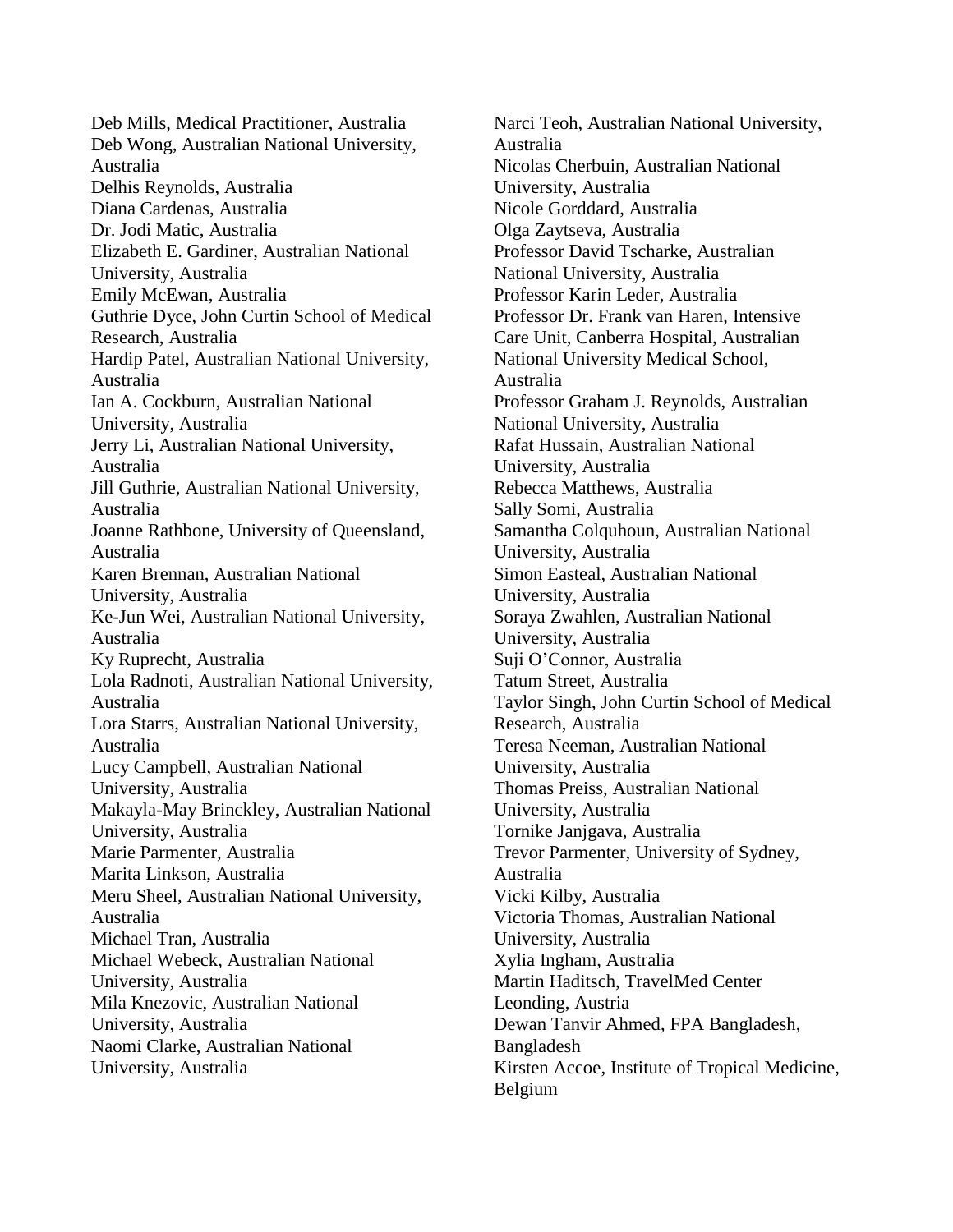Ann Peters, Institute of Tropical Medicine, Belgium Anne Marie Trooskens, Institute of Tropical Medicine, Belgium Barbara Barbe, Belgium Britta Campe, Belgium Christophe Van Dijck, Belgium Ciska Maeckelbergh, Institute of Tropical Medicine, Belgium Claudia Nieto-Sanchez, Institute of Tropical Medicine, Belgium Ella Van Landeghem, Institute of Tropical Medicine, Belgium Ellen Mitchell, Prins Leopold Instituut voor Tropische Geneeskunde (ITM), Belgium Florence Eric, Institute of Tropical Medicine, Belgium Geert De Greef, Belgium Heleen Annemans, Institute of Tropical Medicine, Belgium Idzi Potters, Belgium Inge Dierynck, Belgium Irith De Baetselier, Institute of Tropical Medicine, Belgium Isra Deblauwe, Institute of Tropical Medicine, Belgium Jan Coenen, Institute of Tropical Medicine, Belgium Jen Engelen, Belgium Joke Vervliet, Belgium Jose Penalvo, Institute of Tropical Medicine, Belgium Kristien Cloots, Institute of Tropical Medicine, Belgium Kristien Wouters, ITG, Belgium Kristof Decoster, Instituut voor Tropische Geneeskunde (ITM), Belgium Leen Rigouts, Belgium Lenka Benova, Institute of Tropical Medicine, Belgium Leo Heyndrickx, Institute of Tropical Medicine, Belgium Linda Paredis, Belgium Liselotte Hardy, Institute of Tropical Medicine, Belgium

Ludwig Apers, Institute of Tropical Medicine, Belgium Marc-Alain Widdowson, Institute of Tropical Medicine, Belgium Marjan Peeters, Belgium Maya Ronse, Institute of Tropical Medicine, Belgium Nancy Janssens, Belgium Peter Bruynseels, Belgium Professor Dr. Marianne A.B. van der Sande, MD, MPH, Institute of Tropical Medicine, Belgium Sabien Salomez, Institute of Tropical Medicine, Belgium Sytse Kuijk, Belgium Tinne Gils, Institute of Tropical Medicine, Belgium Valerie Bastiaensen, Instituut voor Tropische Geneeskunde (ITM), Belgium Gert Van der Auwera, Institute of Tropical Medicine, Belgium Werner Soors, MD, MPH, Institute of Tropical Medicine, Belgium Wim Adriaensen, Institute of Tropical Medicine, Belgium Wim Aernouts, Belgium Wim Van Damme, Institute of Tropical Medicine, Belgium Wouter Arrazola de Onate, Belgium Yves Van Laere, ITG, Belgium Charles Saidu Bangura, Botswana Thomas Welty, MD, Cameroon Anne Gatignol, Professor and Researcher in Virology, McGill University, Canada Ashley Wazana, McGill University, Canada Barbara Marcus, Canada Brent Richards, McGill University, Canada Carolyn Ells, McGill University, Canada Cecile Rousseau, Canada Celia Greenwood, Lady Davis Institute for Medical Research, Canada Christina Greenaway, McGill University, Canada Claudia Kleinman, McGill University, Canada David Thomas, McGill University, Canada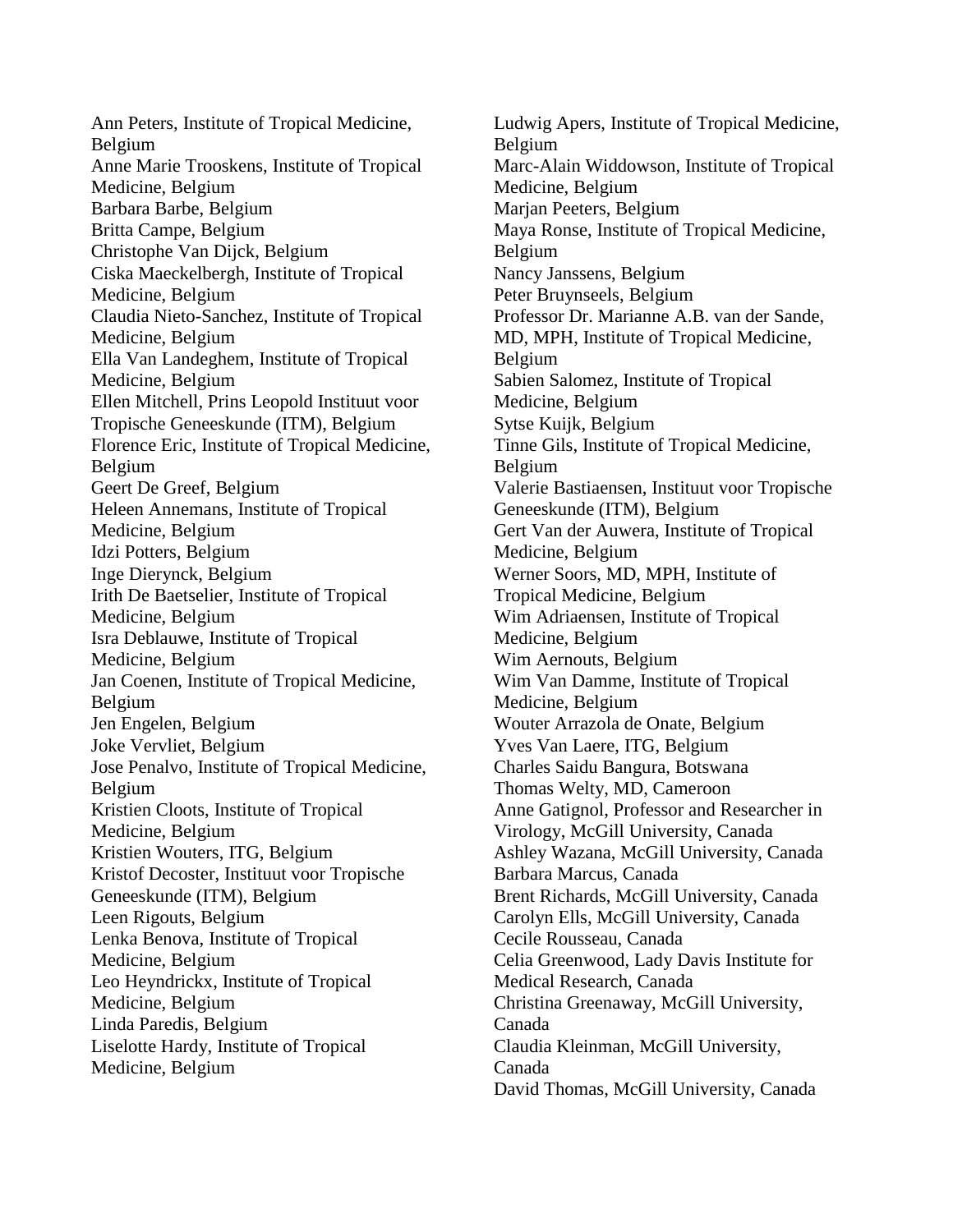David Dunkley, Lady Davis Institute – Jewish General Hospital and McGill University David Eidelman, McGill University, Canada Dr. Lorraine Chalifour, Canada Elizabeth MacNamara, McGill University and the Jewish General Hospital, Canada Ernesto Schiffrin, MD, PhD, McGill University and the Jewish General Hospital, Canada Ian Shrier, McGill University, Canada Ivan Topisirovic, Canada Jennifer Thompson, Canada John Bergeron, McGill University, Canada John Legere, Canada Jose A. Morais, Canada Kathleen Dickson, Canada Kostas Pantopoulos, McGill University, Canada Leah Moss, Canada Lindsay Belvedere, Canada Lysanne Campeau, Canada Michael Libman, McGill University, Canada Michel Y. Pelletier, Canada Nancy Feeley, McGill University, Canada Nicoletta Eliopoulos, Canada Norah Neylon, Canada R. Thomas Jagoe, McGill University, Canada Rachel Cardon Kronick, Canada Soham Rej, McGill University, Canada Susan R. Kahn, McGill University, Canada Vahab Soleimani, Canada William Foulkes, Canada Wyeth W. Wasserman, University of British Columbia, Canada Yves Langlois, MD, Canada Zeeve Rosberger, Lady Davis Institute for Medical Research, Canada Matthew Brown, China Dieudonne Bidashimwa, Democratic Republic of the Congo Professor Lars Hviid, University of Copenhagen, Denmark David Imbago, Ecuador Fethia Keder, PSI, Ethiopia Wubshet Mamo, UW-DGH, Ethiopia Annett Korner, Germany

Evan Williams, Germany Peter Wiessner, Germany Professor Dr. Till Barnighausen, Germany Professor Dr. Olaf Muller, Germany Simiao Chen, Germany Tilman Ruppel, Medical Mission Institute, Germany Blessina Kumar, Global Coalition of TB Activists, India Prateek Ghatage, India Sonal Mehta, South Asia Regional Office of IPPF, India Abed Nasereddin, Israel Alina German, Bnei Zion Medical Center, Israel Daniel Gold, Israel Gail Stolovitsky, Israel Joel Bigman, Israel Michael L. Alkan, Israel Oxana Ibragimova, The Kazakhstan Union of People, Living with HIV, Kazakhstan Alfred Osoti, Kenya Beatrice Wamuti, Kenya Evans Naibei Rotich, Kenya George Gitau, American Leprosy Missions, Kenya Kerusha Nyabiage, University of Washington, Kenya Kenneth Ngure, Jomo Kenyatta University of Agriculture and Technology, Kenya Nelly Mugo, Kenya Medical Research Institute, Kenya Nicholas Kipkurui, KEMRI, Kenya Christine Kamamia, University of Washington, Malawi Tilinde Chokotho, Queen Elizabeth Central Hospital, College of Medicine, University of Malawi Gareth White, Mauritius Allert Brown-Gort, Casa de la Universidad de California en Mexico, Mexico Veronica Barroso, La Casa de la Universidad de California en Mexico, Mexico Svetlana Doltu, Moldova Vitali Rabinciuc, PULS, Moldova Abhilasha Karkey, Nepal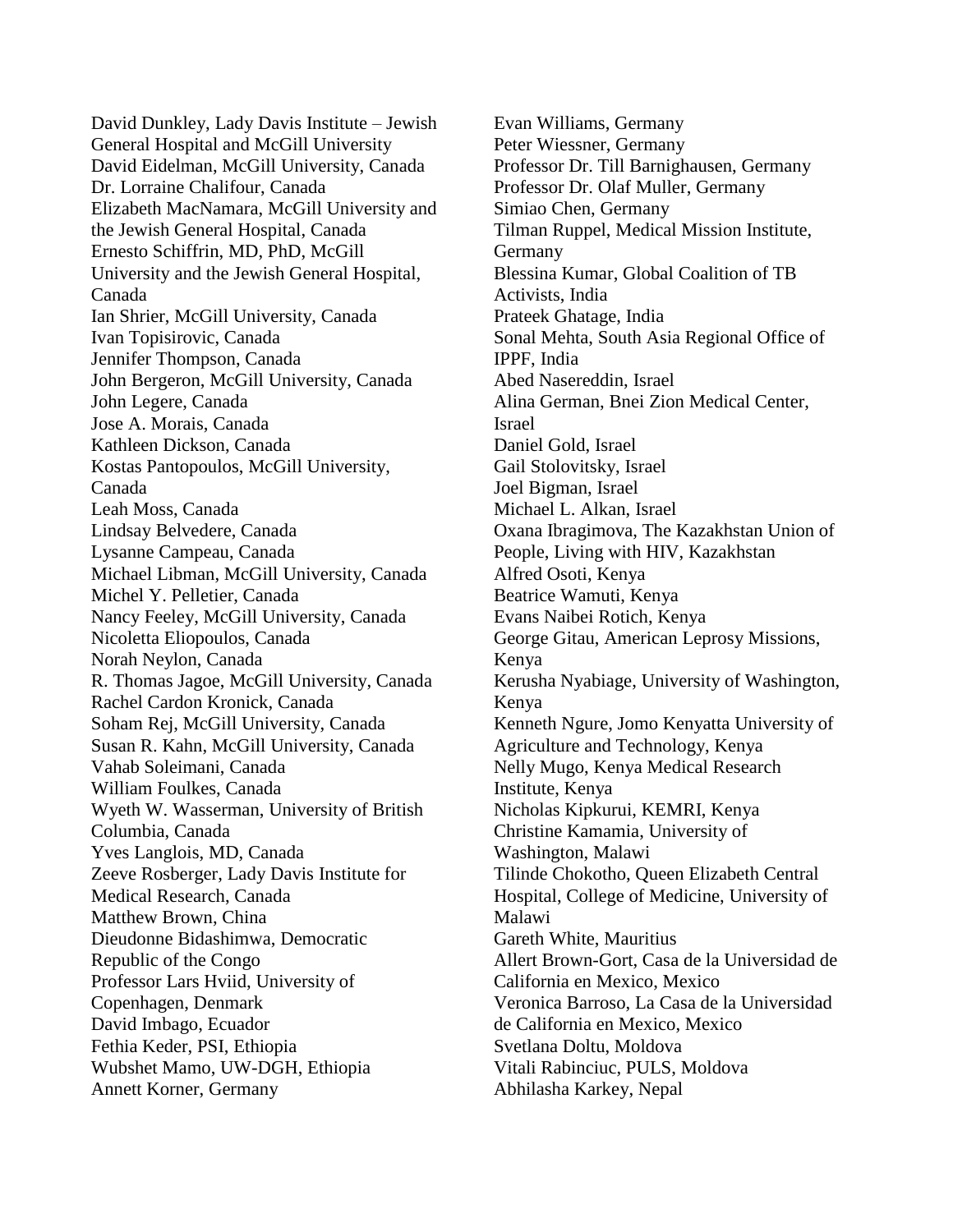Badri Raj Pande, Nepal Public Health Foundation Sagun Paudel, Public Health Update, Nepal JW Brandsma, Netherlands Kerstin Klipstein-Grobusch, University Medical Center Utrecht, Netherlands Lisette van Lieshout, Leiden University Medical Center, Netherlands Wim van Brakel, NLR, Netherlands Erica D'Souza, New Zealand Danjuma Daniel, Nigeria Ogbemudia Uwoghiren, Nigeria Ogbonna Collins Nwabuko, Nigeria Oladapo Walker, Babcock University, Nigeria Laura Altobelli, Universidad Peruana Cayetano Heredia, Peru B.J. Eco, Philippines Mwananawe Aimable, IMRO, Rwanda Esabelle Yam Lo Yan, Singapore Lucille Hellen Blumberg, National Institute for Communicable Diseases, South Africa Marc Mendelson, South Africa Dr. Hasitha Tissera, Sri Lanka Sumithra Tissera, Sri Lanka Andrew Strong, Sweden Anna Sondell, Sweden Anna-Karin Hurtig, Sweden Anne Hogberg, Sweden Anneli Ivarsson, Umea University, Sweden Barbara Schumann, Sweden Bjoem Pehrson, Sweden Bjorn Hogberg, Sweden Borje Rehn, Sweden Chatarina Carlen, Umea University, Sweden Claudia Hanson, Karolinska Institutet, Sweden Elin Larsson, Karolinska Institutet, Sweden Frida Saide, Sweden Gunilla Stenberg, Umea University, Sweden Hakan Jonsson, Department of Epidemiology and Global Health, Sweden Jaran Eriksen, Karolinska Institutet, Sweden Jennifer Stewart Williams, Sweden Jing Helmersson, Umea University, Sweden Joacim Rocklov, Umea University, Sweden Karin Wadell, Umea University, Sweden

Kaspar Meili, Umea University, Sweden Kerstin Edin, Sweden Khalif Bile Mohamud, Somali Swedish Researchers Association, Sweden Klas Goran Sahlen, Sweden Lars L. Gustafsson, Karolinska Institutet, Sweden Lars Weinehall, Umea University, Sweden Margareta Norberg, Umea University, Sweden Maria Nilsson, Umea University, Sweden Marian warsame Yusuf, Sweden Marie Lindkvist, Umea University, Sweden Mikael Emsing, Sweden Monica Burman, Sweden Osvaldo Fonseca Rodriguez, Umea University, Sweden Professor Peter Byass, Umea University, Sweden Sarah Marklund, Umea University, Sweden Stefan Hanson, Sweden Stig Wall, Umea University, Sweden Ulf Hogberg, Epidemiology and Public Health, Umea University, Sweden Urban Janlert, Umea University, Sweden Emma Hodcroft, Switzerland Marcel Tanner, Swiss Academy of Arts and Sciences, Switzerland Marilyn Blaeser, Switzerland Matthias Egger, Switzerland Robert Steffen, MD, Chairman, Ebola Emergency Committee IHR and University of Zurich, Switzerland Roman Stocker, ETH Zurich, Switzerland Valerie D'Acremont, Centre for Primary Care and Public Health, University of Lausanne, Switzerland Daines Nyigu, Tanzania Innocent Grant, Young and Alive Initiative Tanzania, Tanzania Simon Ernest Nakitundu, Tanzania Anne Merriman, Hospice Africa, Uganda Ssekitoleko Richard, World Health Organization, Uganda Evgenia Heliukh, ICF "Alliance for Public Health", Ukraine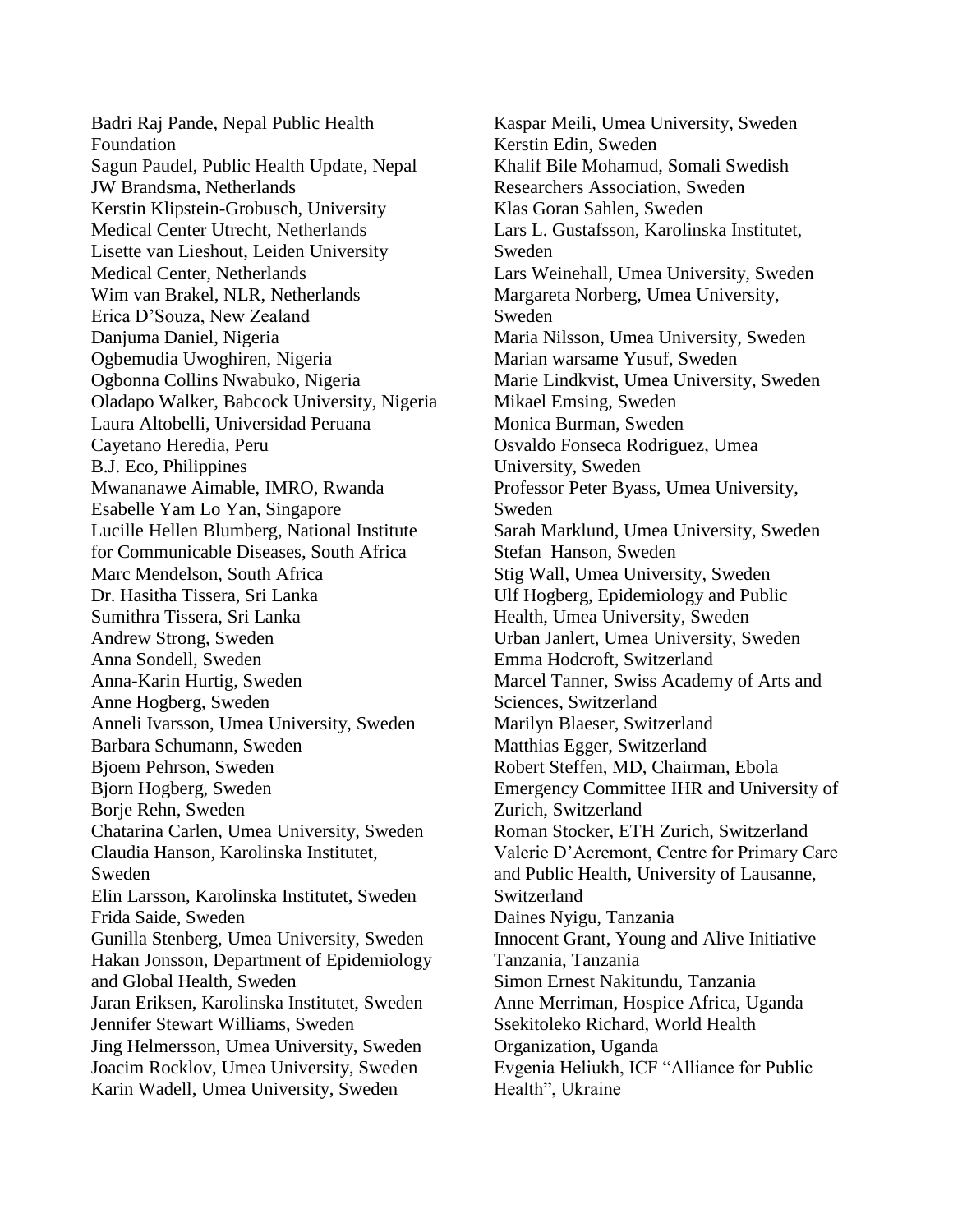Abdelaziz Mohamed, United Kingdom Professor James Logan, London School of Hygiene and Tropical Medicine, United Kingdom Ronald Behrens, London School of Hygiene and Tropical Medicine, United Kingdom Stefan Flasche, London School of Hygiene and Tropical Medicine, United Kingdom Aaron Katz, University of Washington, USA Abbey Ogunwale, USA Adam Eads, Fair Trade USA Adrienne Shapiro, MD, PhD, Departments of Global Health and Medicine (Infectious Diseases), University of Washington, USA Agape Skinner, USA Ahoua Kone, USA Aimee McHale, University of North Carolina at Chapel Hill, USA Albertha Nyaku, USA Aleksandra Shineleva, USA Aleta Elliott, University of Washington, USA Alex Ezeh, Drexel University Dornsife School of Public Health, USA Alex Johnson, USA Alex McGee, University of Washington, USA Alexa Juarez, University of Washington, USA Alexa Swingle, USA Alexander Hirata, USA Alexis Kaushansky, University of Washington, USA Alfonso Rosales, USA Ali Groves, USA Ali Macstudy, USA Alison C. Roxby, University of Washington, USA Alison Drake, University of Washington, USA Alison Park, USA Alison Schroth Hayward, USA Aliyah Cruz, Student National Pharmaceutical Association, USA Allison Dinh, USA Allison Williams, USA Alvaro Garza, USA Alyson Klausing, USA

Amanda Hosch, USA Amber Hathcock, USA Amy Carroll-Scott, Drexel University School of Public Health, USA Amy Dempsey, Panorama Global, USA Amy Frith, USA Amy Wintermeyer, USA Ana B. Amaya, Pace University, USA Ana Ortiz, USA Andrea Lara, USA Andrew Chiao, Boston University School of Public Health, USA Andrew Franco, MD, USA Andrew Hale, USA Andrew Rosenblatt, Cornell University, USA Anjuli Wagner, University of Washington, USA Anlan Cheney, USA Ann DeHart, USA Ann Downer, University of Washington, USA Ann Van Haney, University of Washington, USA Anna P. Durbin, USA Anne Phillips, USA Annette Ghee, University of Washington, USA Anthony D. So, USA Ardis Ann Moe, UCLA, USA Arianna Means, USA Arti Varanasi, USA Ashima Khanna, USA Ashley Lieser, USA Ashrit Multani, UCLA Health, David Geffen School of Medicine, USA Barbara Crane, USA Barbara J. Klas, USA Barbara Turner, USA Barbra Richardson, USA Benjamin Chan, USA Benjamin Mason Meier, University of North Carolina at Chapel Hill, USA Benjamin O. Anderson, MD, University of Washington, USA Benjamin Spencer, University of Washington, USA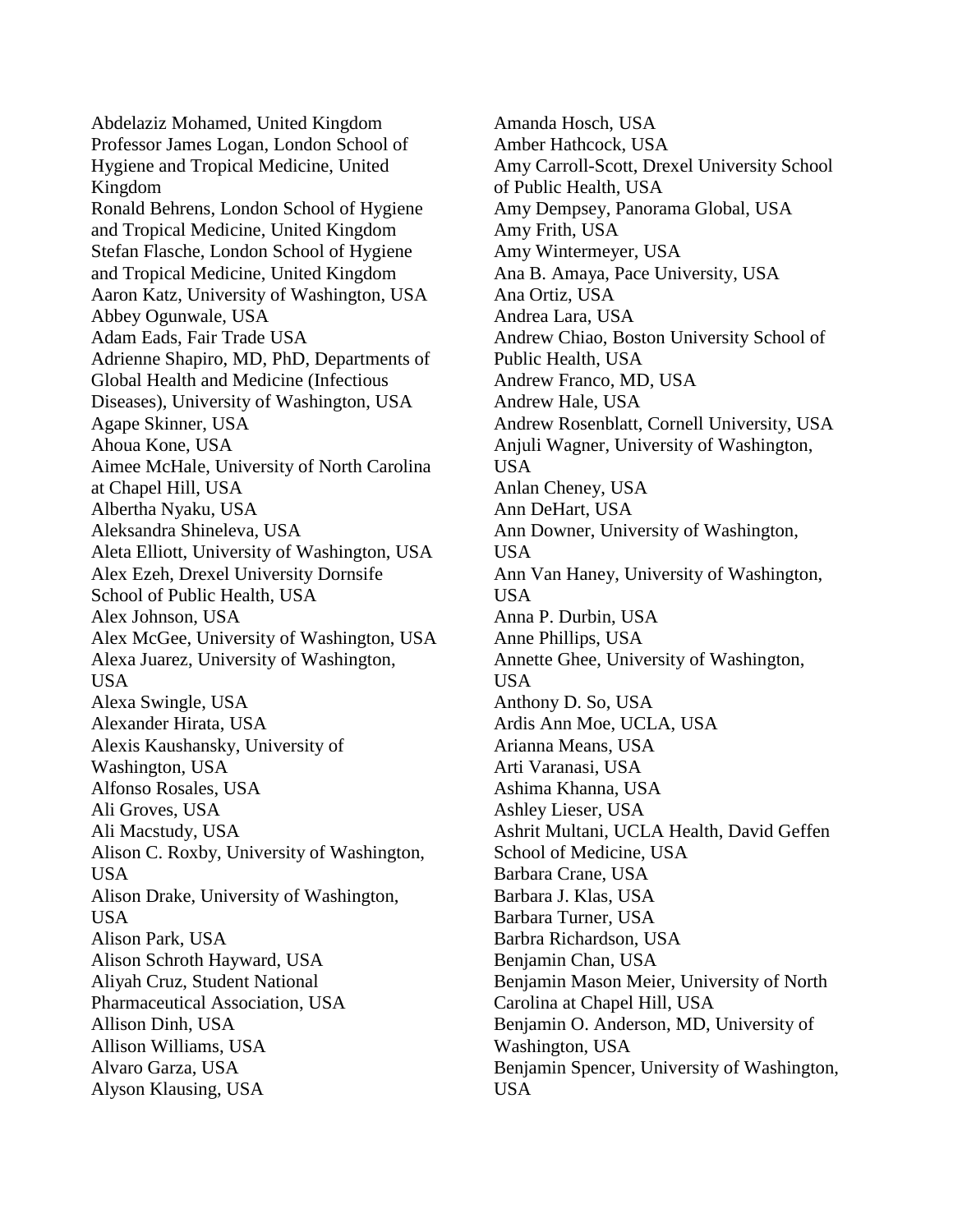Beth Kirkpatrick, MD, USA Bethesda O'Connell, USA Betsy Ingalls, USA Betty Dennius, APHA, USA Bilen Fraye, USA Bill Lober, University of Washington, USA Bobby Green, USA Bonnie Porter, USA Brad Wagenaar, Assistant Professor, Department of Global Health, University of Washington, USA Brent McKinney, USA Brian Granger, USA Britt Yamamoto, University of Washington, USA Bryan Berube, Seattle Children's Research Institute, USA Bryan Verity, USA Catilin Scoville, USA Camerin Rencken, USA Camille Sheppard, USA Carey Farquhar, University of Washington, USA Carleen Confer, USA Carmen W. Weder, USA Carol J. Dabbs, USA Carol Larivee, USA Carol Levin, University of Washington Department of Global Health, USA Caroline Liou, USA Carolyn Reynolds, USA Catherine Aragon, USA Chantley Thomas, Student National Pharmaceutical Association, USA Charles De. Ericsson, MD, International Society of Travel Medicine, USA Charlotte M. Brantley, USA Chau D. Ngo, USA Chelsie Kolberg, MPH, RD, USA Chinyere Onyirimba, USA Chloe Morozoff, University of Washingotn, USA Chris Fontana, USA Chris Yin, USA Christina Capo, USA Christina Gwin, USA

Christina Sherry, USA Christine Rousseau, University of Washington, USA Christopher Behrens, USA Christopher Huston, University of Vermont College of Medicine, USA Christopher Kemp, University of Washington, USA Christopher Sanford, MD, University of Washington, USA Christopher Tymchuk, USA Cindy O'Brien, USA Claire Brown, MD, USA Claire Panosian Dunavan, David Geffen School of Medicine at UCLA, USA Claire Schertzing, USA Claire Slesinski, USA Clara Dewey, USA Clare Cattarin, Primary Functional Medicine, USA Corinna Tempelis, USA Corrine Olague, USA Courtney Noll, USA Cynthia Robin Rentrope, USA Cynthia Whitney, Emory University Rollins School of Public Health, USA Dabney P. Evans, PhD, MPH, Emory University, USA Dalia Kaakour, USA Dalton Price, USA Daniel Massillon, USA Daniel O'Neill, MD, MTh, Christian Journal for Global Health, USA Darcy Rao, USA Daren Wade, USA Dari Emily Goldman, USA Darian Allen, Student National Pharmaceutical Association, USA David B. Richardson, USA David F. Pyle, PhD, USA David Goodman, UCLA, USA David Kaufman, USA David Peters, Johns Hopkins University Bloomberg School of Public Health, Department of International Health, USA David Scoville, USA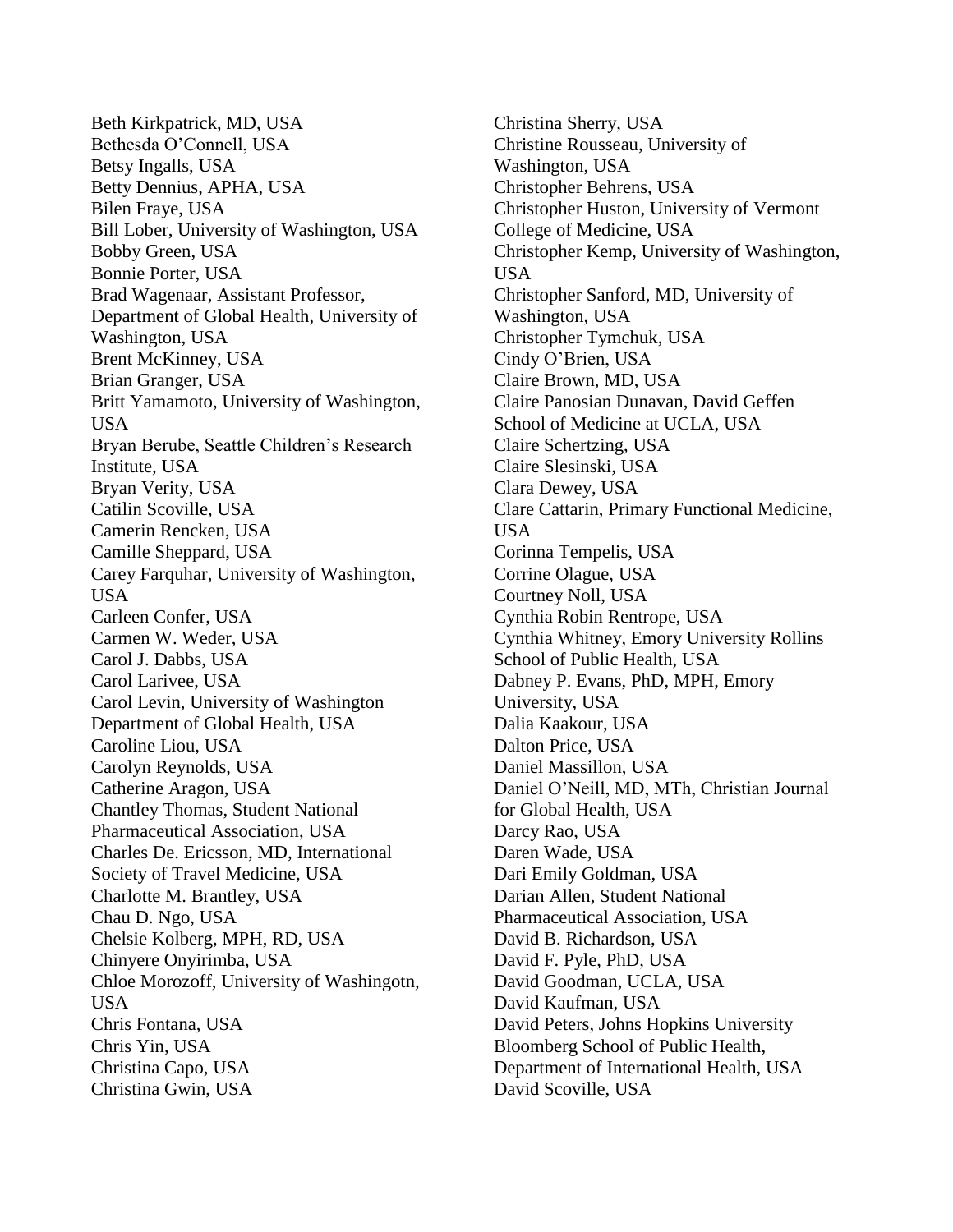David Sherman, University of Washington, USA David Watkins, University of Washington, USA Davidson Hamer, MD, Boston University, USA Dawd S. Siraj, USA Deborah Confer, USA Deborah Fuller, University of Washington, USA Deborah J. Donnell, Fred Hutchinson Cancer Research Center, USA Diane Downing, USA Diane Greene, USA Dianne E. Young, APHA, USA Dilani Loga, RESULTS, USA Divali Magnus, USA Donald Scott Burke, University of Pittsburgh, Graduate School of Public Health, USA Donald Zeigler, USA Doris Davis, USA Dr. Eileen Barrett, USA Dr. Natasha Aduloju-Ajijola, USA Dr. Christin Gilmer, USA Dr. David Citrin, University of Washington, USA Dr. Don Tyson, Professor of Nursing, USA Dr. Lisa Rubin, USA Dr. Paul F. Walker, Green Cross International, USA Duane J. Gubler, USA Eden Blackwell, USA Eileen O'Carroll, Sisters of the Good Shepherd, USA Elisabeth Hayes, USA Elizabeth Anne Gulleen, USA Elizabeth Glaser, USA Elizabeth Harrington, University of Washington, USA Elizabeth Long, USA Ellen Agler, USA Ellen Fey, USA Eloise Evans, USA Emily Anne Vall, USA Emily Barker, USA Emily Beatrice Frank, USA

Emily Hirata, USA Emily K. Pearman, University of Washington, USA Emily Mendenhall, Georgetown University School of Foreign Service, USA Emily Sanderson, USA Emily Weiss, USA Emira Woods, USA Emma Anderson, USA Emmanuel Saint-Phard, USA Engi Attia, University of Washington, USA Eric Jones, USA Erica Williams, USA Erin E. Branigan, USA Estefany Nunez, USA Eva Harris, University of California, Berkeley, USA Evan Bowen, USA Evelyn CHerow, Global Partners United LLC, USA Everett Peter Greenberg, University of Washington, USA Felicity Belle Duran, USA Fern Jackson, APHA, USA Fidel Dolorier, USA Gabriela Boyle, USA Gail Gustavson, USA Gerard Cangelosi, University of Washington, USA Ghada Farhat, USA Gillian Levine, PhD, Swiss Institute for Tropical and Public Health, USA Gillian O'Bryan, University of Washington, USA Greg Rossum, USA H. Nina Kim, MD, MSc, USA Hannah Atlas, University of Washington, USA Hannah Stewart, MPH, USA Heather Haq, MD, MHS, FAAP, USA Heather Martinez, USA Heather Quinn, USA Helen Baker, USA Henry Mosley, USA Henry Perry, Johns Hopkins Bloomberg School of Public Health, USA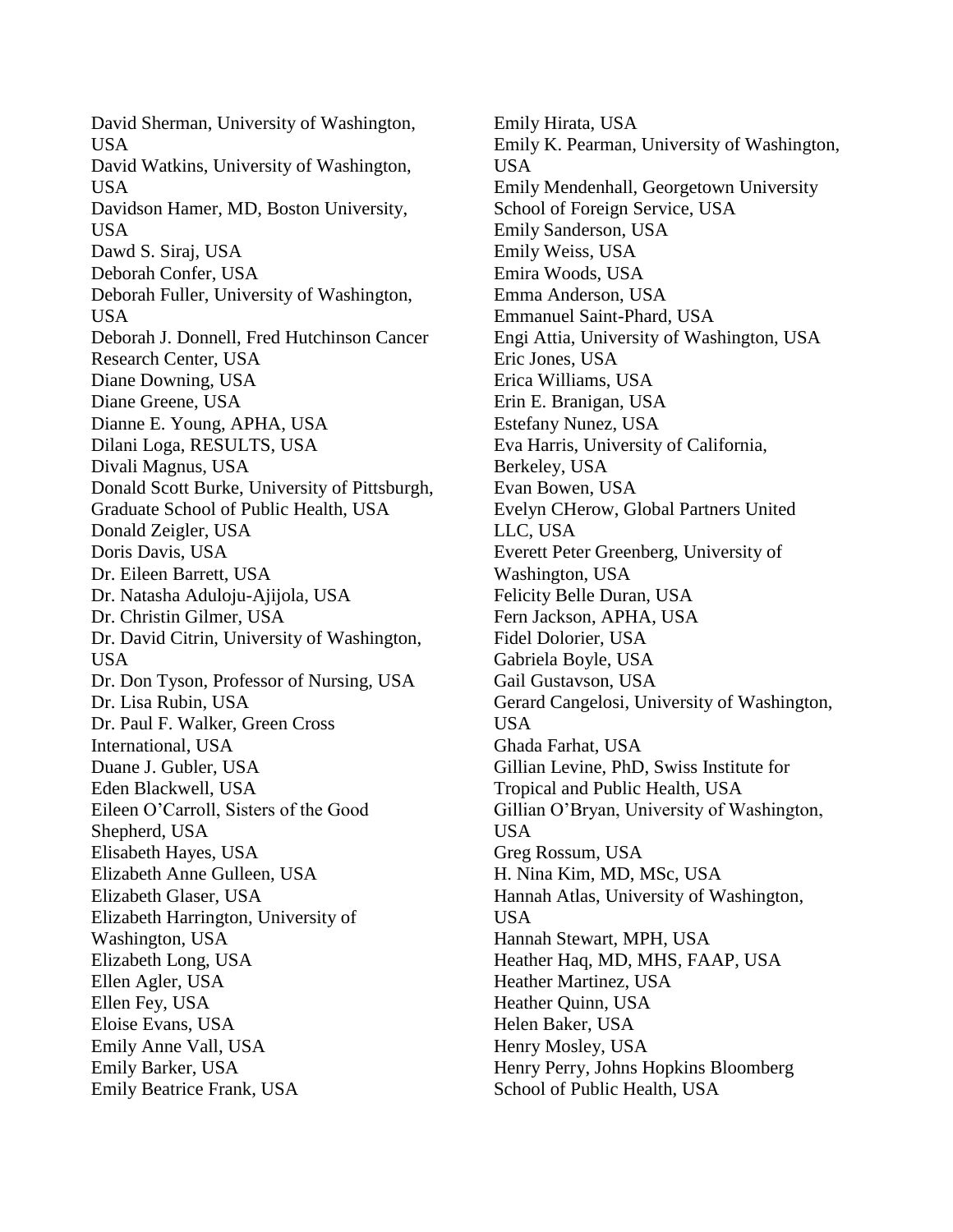Herbert C. Duber, MD, MPH, USA Hina Shaikh, USA Hina Syed, Panorama, USA Hong Van Tieu, USA Howard Frumkin, University of Washington, USA Hussain Zandam, USA Indi Trehan, University of Washington, USA Inge B. Corless, USA Irene Dotson, USA Ishan Basyal, USA Ivan Estrada, USA Ivonne Butler, USA Jacarmen James, Student National Pharmaceutical Association, USA Jacob Mosley, MIT, USA Jacqueline Wallace, MD, MPH, USA Jade Fairbanks, University of Washington, USA Jamal Yearwood, USA James Mullins, USA James Ricca, USA James Squires, USA James Timothy Pfeiffer, USA Janak Koirala, MD, MPH, FACP, FIDSA, Southern Illinois University, USA Jane Simoni, University of Washington, USA Jason Smith, USA Jean Meyer Capps, Jean Capps Associates Consulting, USA Jeanne Freed, USA Jeanne Marrazzo, MD, USA Jeannie Ginnis, USA Jeff Green, USA Jeffrey Jacobs, USA Jeffrey K. Edwards, MD, MPH, University of Washington, USA Jen Balkus, USA Jennifer A. Unger, MD, MPH, University of Washington, USA Jennifer Govero, USA Jennifer L. Hyde, University of Washington, USA Jennifer Mas Gilvydis, USA Jenniver Velloza, University of Washington, USA

Jennifer Wrenn, USA Jeremy Hess, USA Jerilyn Hoover, USA Jessica Fleming, University of Washington, USA Jessica R. Barbee, East Tennessee State University, USA Jil Smith, USA Jill Hoxmeier, Central Washington University, USA Jim Huges, SA Joan Lombardi, Early Opportunities, LLC, USA Joanne Csete, USA Jodelie Bellot, SNPhA, USA John Cranmer, Emory University, USA John Mittler, University of Washington, USA John Monahan, Georgetown University, USA John Oetzel, USA John Sholl, USA Jordan A. Hatcher, USA Josh Herbeck, University of Washington, USA Joshua Monrad, Yale University, USA Judith Currier, University of California, Los Angeles, USA Judith N. Wasserheit, MD, MPH, University of Washington, USA Judith Sutterlin, USA Judy Otto, USA Julia Robinson, USA Julie Brnett, USA Julie Wilson, USA Justin Garoutte, MPH Justin Ortiz, USA Kaori Ogawa, USA Karen Luz, USA Karen Politis Virk, USA Kate Pfizenmaier, USA Kate Thomas, University of Washington, USA Kate Wilson, University of Washington, USA Katherine Ives, USA Katherine Logan, USA Katherine Ohara, USA Katherine Weybright, USA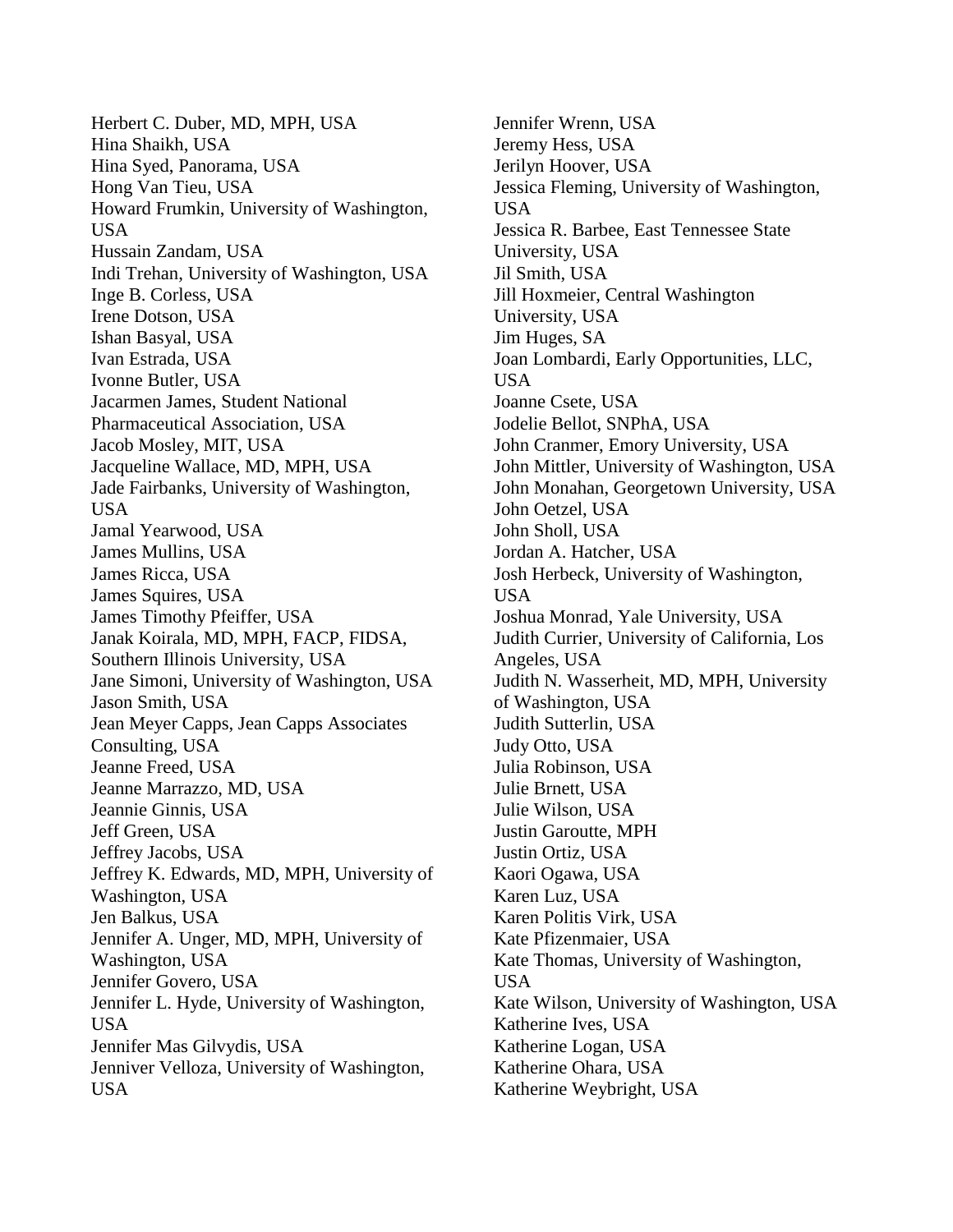Kathleen Leppig, USA Kathleen Webster, USA Kathryn Roberts, USA Kathy Etale Monangai, SNPhA, USA Katie R. Nielsen, MD, MPH, USA Katya Corado, Infectious Disease Specialist, USA Kaveh Khoshnood, Yale School of Public Health, USA Kay Branz, USA Kaylin Beiter, USA Kee B. Park, Harvard Medical School, USA Kellie O'Laughlin, University of Washington, USA Kennethy Mugwanya, USA Keri Mau, USA Keshet Ronen, University of Washington, USA Kevin D. Robertson, USA Kevin T. Smith, USA Kia Guarino, USA Kiersi Harmon, USA Kim Berg, USA Kim Hoffman, USA Kim Sutton, USA Kingsley, Ndoh, University of Washington, USA Kirkby Tickell, University of Washington, USA Kirsten Greene, USA Konstantin Lomidze, CORE Group, USA Kortney Eichenberger, USA Kristie L. Ebi, USA Kristine East, USA Kurt Sorensen, MD, USA Laura A. Post, USA Laura Arntson, USA Laurasona Leigh, PhD, MPH, USA Laurel Code, USA Lauren Adjumani, Department of Global Health START Center, USA Laruen Dunnington, University of Washington, USA Lauri Gayle Winter, USA Leonard Rubenstein, Johns Hopkins Bloomberg School of Public Health, USA

Leslie Cofie, USA Leslye Heilig, Dining for Women and RESULTS, USA Liene Topko, USA Linda Faye Lehman, USA Linda Lloyd, USA Linda Patterson, USA Lisa Frenkel, Seattle Children's Research Institute, USA Lisa M. Thoompson, Emory University, USA Lisa Querido, USA Lisa Howard, Georgetown University, USA Lorelei Goodyear, USA Loren Miller, USA Lori Kabangu, USA Luba Ivanov, USA Luciana Gordon-Smith, USA Luke Martin, USA Lynette Menezes, PhD, USA Lynn Sibley, USA Lynsey Tafreshi, USA Maanasa Reddy, USA Madhuram Nagarajan, USA Magnus Conteh, USA Mallory Witt, Harbor-UCLA Medical Center, USA Mamta Swaroop, USA Marc Allmeroth, USA Marcella Anderson, USA Marcie Rubardt, USA Marcus Horwitz, UCLA, USA Maria E. Compte, USA Maria Hondras, University of Kansas Medical Center, USA Maria T. Restrepo-Ruiz, USA Marian Baldauf, USA Maribel Gray, USA Marie Anderson, ITECH, University of Washington, USA Marilyn McEntyre, Westmont College, USA Marilyn Parsons, University of Washington, USA Mark A. Strand, USA Mark Brotman, USA Marla E. Salmon, ScD, RN, FAAN, USA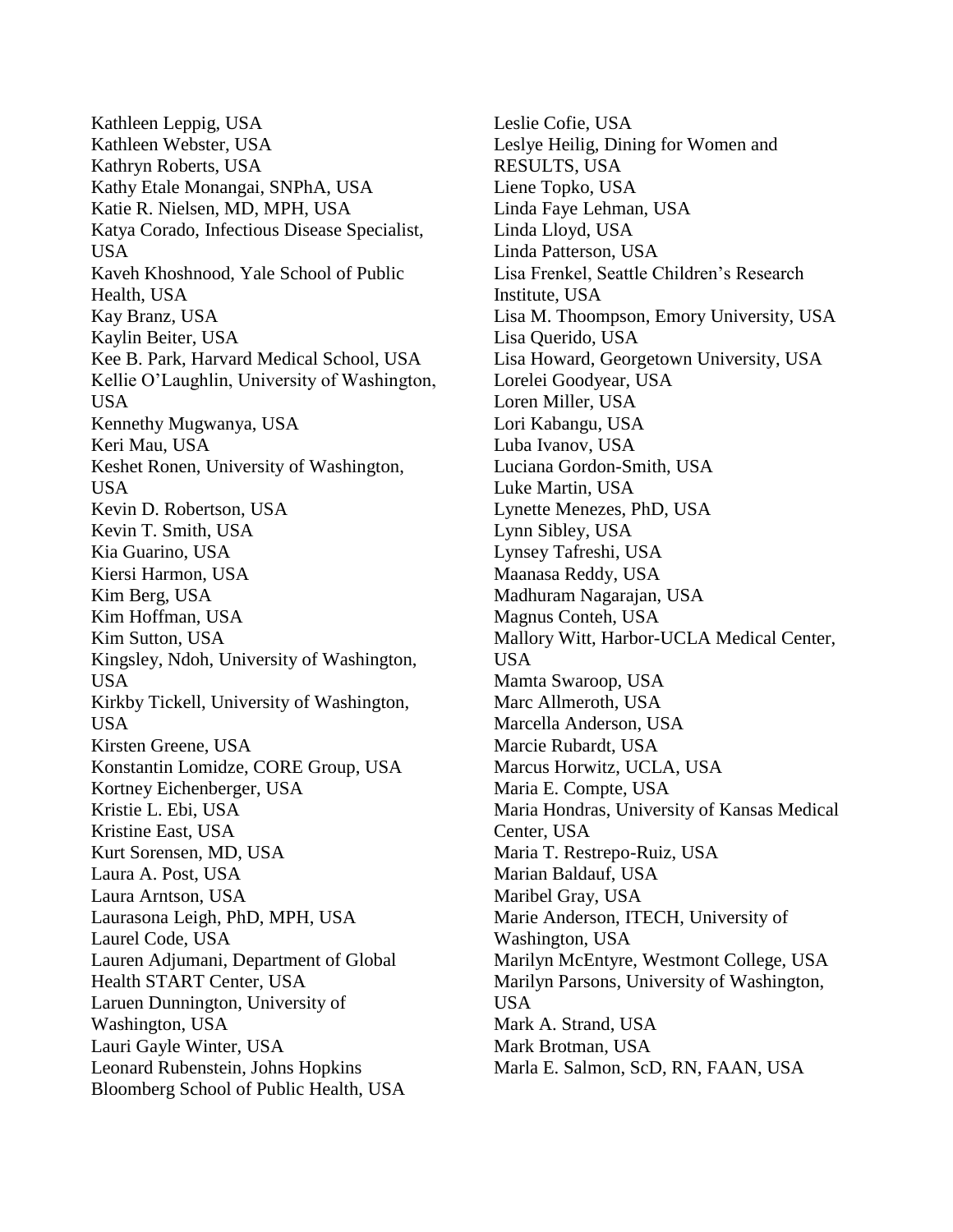Mary Claire Walsh, USA Mary Fabri, USA Mary Graham Fallon, USA Mary Johanna Fink, USA Mary Kay Gugerty, University of Washington, USA Mary Louise Scully, USA Mary T. Bassett, MD, MPH, Francois-Xavier, Bagnoud Center For Health and Human Rights, USA Matthew P. Heffron, USA Maximo O. Brito, USA Megan Crook Nikiema, University of Washington, USA Meghan Nolt, USA Meighan Krows, USA Melanie Studer, USA Melinda Camardella, Illinois Society of Acupuncturists, USA Melissa McPheeters, USA Meredith Marcus, USA Micahlyn Rachal, USA Michael Beharie, USA Michael Horner, University of Washington, USA Michael Yudell, Dornsife School of Public Health, Drexel University, USA Michal Rubin, USA Michele Barry, MD, FACP, FASTMH, USA Michele Heisler, USA Michelle Holston, University of Washington, USA Mira Mehes, The G4 Alliance, USA Misti McDowell, USA Mohsen Naghavi, USA Molly Biehl, USA Molly Moss, USA Monica Cox, USA Monisha Sharma, University of Washington, USA Myla Marshall, USA Nancy Jacobsen, Dining for Women, USA Nancy Nagramada, USA Nani Nicanor, USA Naomi Komuro, USA

Natalia Rodriguez, PhD, MPH, Purdue University Neville Beharie, USA Ngash Modo, USA Nicola D'Souza, USA Nicola Hawley, Yale University, USA Nina Sun, Dornsife School of Public Health, Drexel University, USA Nisah Beharie, USA Noah G. Tuell Simpson, USA Olusegun Soge, PhD, University of Washington, USA Olusesi Alliu, United Nations Foundation, USA Oscar Weder, USA Otto Yang, Geffen School of Medicine, UCLA, USA Paige Lombard, USA Pam Lee, IDSA, USA Pamela Matson, USA Pamela Parham, RESULTS, USA Pat Lordan, USA Patricia A. Taylor, USA Patrica Pavlinac, University of Washington, USA Patricia Stauber, USA Patty Foley, USA Paul Ehmer, USA Paul Freeman, Independent Consultant, University of Washington, USA Paul Holmes, USA Paul Yager, University of Washington, USA Paula B. Chakravarti, USA Paula Tavrow, USA Perri Sutton, USA Philip Massey, USA Philomena Anyagwe, USA Phyllis Turk, APHA, USA Professor Ferric Fang, University of Washington, USA Professor Tanya Parish, USA Pryce Gaynor, USA Rabita Aziz, Infectious Diseases Society of America, USA Rachel Tollerton, Cedarville University, USA Rachel Hall Clifford, Emory University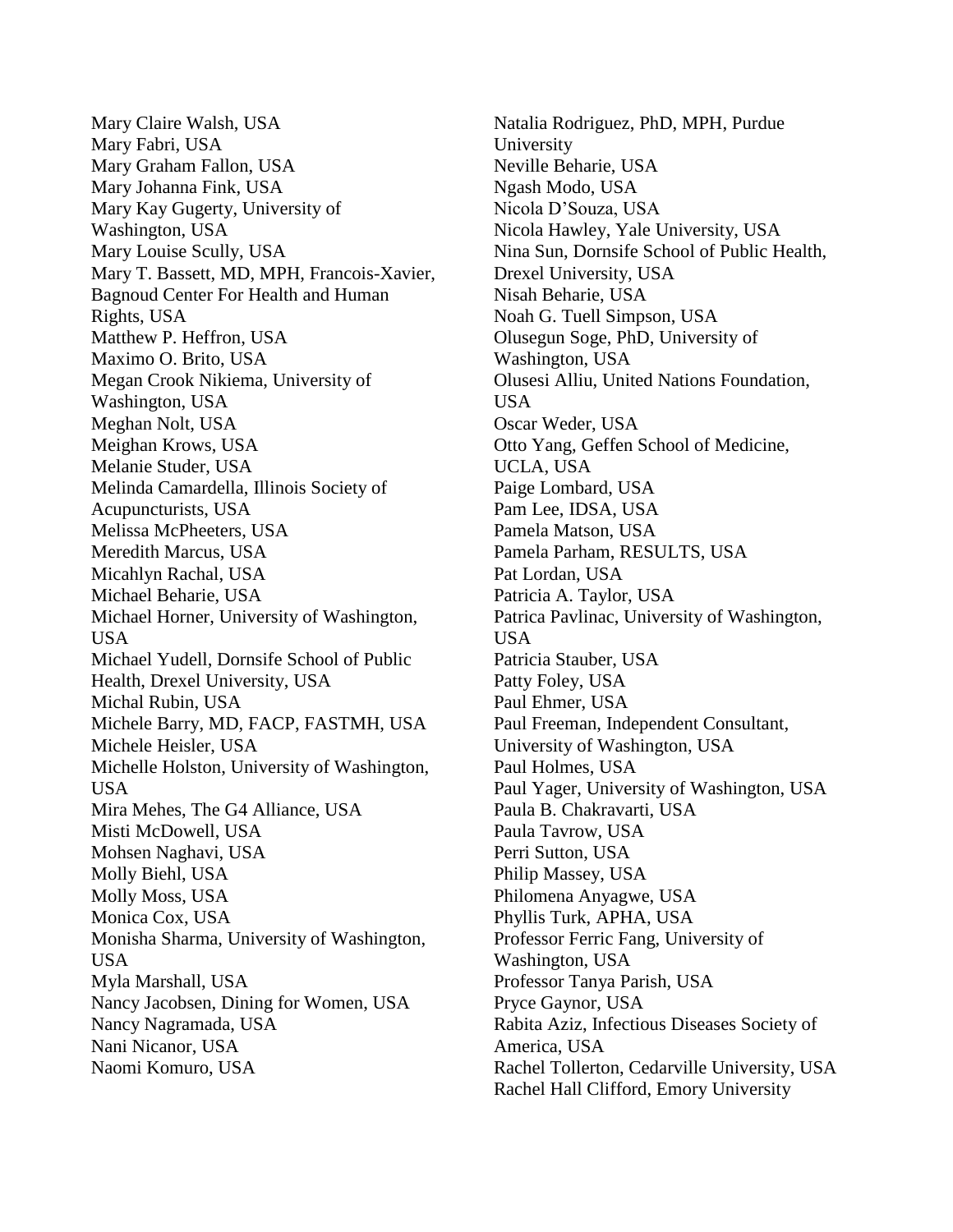Rachel Johns, USA Rachel Liu, Yale New Haven Hospital and Yale School of Medicine, USA Rafael Perez-Escamilla, Yale School of Public Health, USA Randy Strang, MedSare International, USA Raphael Landovitz, USA Raul Figueroa, APHA, USA Raymond S. Marton, USA Rebecca Mackay, Emory University, USA Rebekah Maldonado Nofziger, USA Reena Gadhia, USA Rena Patel, University of Washington, USA Renee Allen, USA Renee Heffron, University of Washington, USA Rev. Douglas Cox, USA Rev. James D. Bell, USA Rhea Coler, USA Richard A. Murphy, MD, MPH, Harbor-UCLA Medical Center, USA Richard Rapport, MD, Department of Neurological Surgery, UW, SOM, USA Richard Scoville, University of North Carolina, Chapel Hill, USA Risa Hoffman, UCLA, USA Rob Thames, USA Robert A. DeForde, USA Robert Blum, Johns Hopkins University, USA Robin Breen, USA Robin Houston, MD, MPH, USA Roger Eugene Bumgarner, University of Washington, USA Roseline Jean Louis, Emory University, USA Ruihong Luo, UCLA, USA Ruth & Alan Larson, USA Ruth Hang, USA Ruth Larson, USA Sadie Blake, USA Sadiya A. Muqueeth, USA Salem Gugsa, University of Washington, USA Samantha Millar, USA Samantha Walla, USA

Sara Bennett, Johns Hopkins Bloomberg School of Public Health, USA Sarah Benki-Nugent, University of Washington, USA Sarah Coney, USA Sarah E. Kohl, USA Sarah Fey, USA Sarah Lawrence, USA Sascha M. Retailleau, USA Sasha Turrentine, USA Sean Galagan, Department of Global Health, University of Washington, USA Shannon Dorsey, University of Washington, USA Shauna Hamilton, USA Shawna Stonum, USA Sheila Hosner, Bukobero Community Health Center, CBO, USA Sheila Lukehart, University of Washington, USA Shelly Tonge-Seymour, USA Shereen Bhan, Stanford University, USA Sherrilynne Fuller, University of Washington, USA Sierra Garth, USA Silicia Lomax, University of Pennsylvania, USA SJ Ross, USA Solveig Cunningham, Emory University, USA Sonora Stampfly, University of Washington, USA Stacie Helm, USA Stefano M. Bertozzi, University of California, Berkeley, USA Stephanie Marton, USA Stephen Bezruchka, University of Washington, USA Stephen E. Lankenau, Drexel University, USA Stephen Gloyd, University of Washington, USA Stephen J. Polyak, University of Washington, USA Steven Berkshire, Central Michigan University, USA